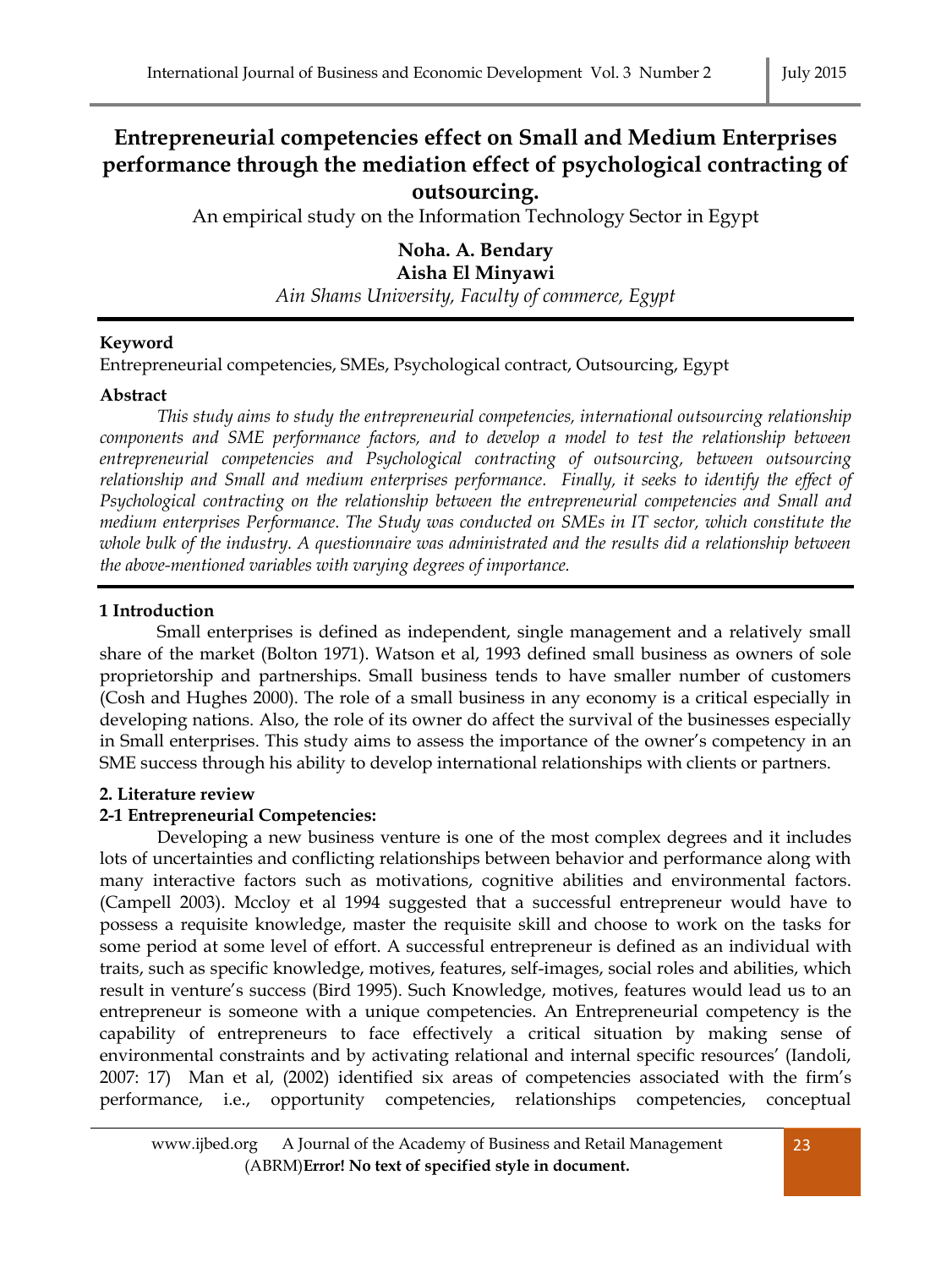competencies, organizing competencies, strategic competencies, and commitment competencies. In addition to competencies required by entrepreneurs, entrepreneurs are engaged in 3 important roles: the entrepreneurial role; the managerial role and the technical role (Baum & Locke 2004). The entrepreneurial role is important at the start of the business while the managerial role was for running the business. (Man & Lau, 2002).

#### **2-2 Outsourcing relationship and Psychological Contracting in ICT sector:**

Within the ICT sector, consisting largely of SMEs that develop and commercialize their own technology products, global commercialization is viewed as a necessary imperative, rather than a matter of choice (Crick and Spence 2005; Smallbone and North 1995). Research has identified that for SMEs and entrepreneurial companies, the ability to create and use networks can facilitate product commercialization across international markets (Chetty and Wilson 2003; Coviello and Munro 1997). Nowadays according to recent developments in many industries, outsourcing started to get be deeply involved in more value added and core functions. Many US-based and European companies are getting to outsource main core functions in their businesses. One of the main antecedents of such is cost savings and profit proliferations in many areas. In nearly every industry, traditional ways of operations are getting to be replaced by a new form of operations based on strategic alliances between different functions, the pioneer in such field was the financial sector and still lots to come. (Alverez, Couta and Disher, 2003). Business Outsourcing can be simply defined as devising a contract with an external organization to take primary responsibility of providing business processes (Yang, Kim, Nam, & Min, 2007). Business outsourcing has become an ever-increasing trend in today's highly competitive markets. Firms can embark either on internal off-shoring (by setting up their own centers or subsidiaries in foreign countries while maintaining full ownership and control) or external offshoring (by handing over business functions to independent foreign providers). Outsourcing varies significantly from other modes of market entry such international joint ventures (Nahar, Kakola and Huda, 2001 a). In a pure outsourcing contract business relation between outsourcing service provider and outsourcing service user can be terminated after one contract, conversion/migration/re-engineering. International outsourcing or subcontracting can be considered as a one time or short term production cooperation since one company is using the production capacity of the other company. Many software & information system firms internationally outsource on a continuous basis to different outsourcing service providers who can provide high quality and competitive service, whereas in international joint ventures, the partners established a new legal entity.

The development of outsourcing relationships evolves through many phases. It starts with the cost stage where the focus of the outsourcer is to reduce the production costs and maximize his profits. The contract duties and responsibilities, goals underlying the arrangement are emphasized in this phase. However, cooperation is still important for mitigating internal and external hazards (Gottschalk and Saether, 2006). In the second stage, resource stage, the unique resources of the organization both tangible and intangible are viewed as a collection of resources distributed among industries. The value generation potential is a composite of the client characteristics, client vendor relationship & vendor characteristics. Then finally, the last phase in the relationship, the partnership phase, the emphasis is on intangibles such as trust, comfort, understanding, cooperation, shared values goals, and problem solving, interpersonal relationship and regular communication referred to as alliance. According to relational exchange theory, a partnership is dependent on common norms (expectations about behaviors), and norm development. The development of such relationship depended on how well each party meets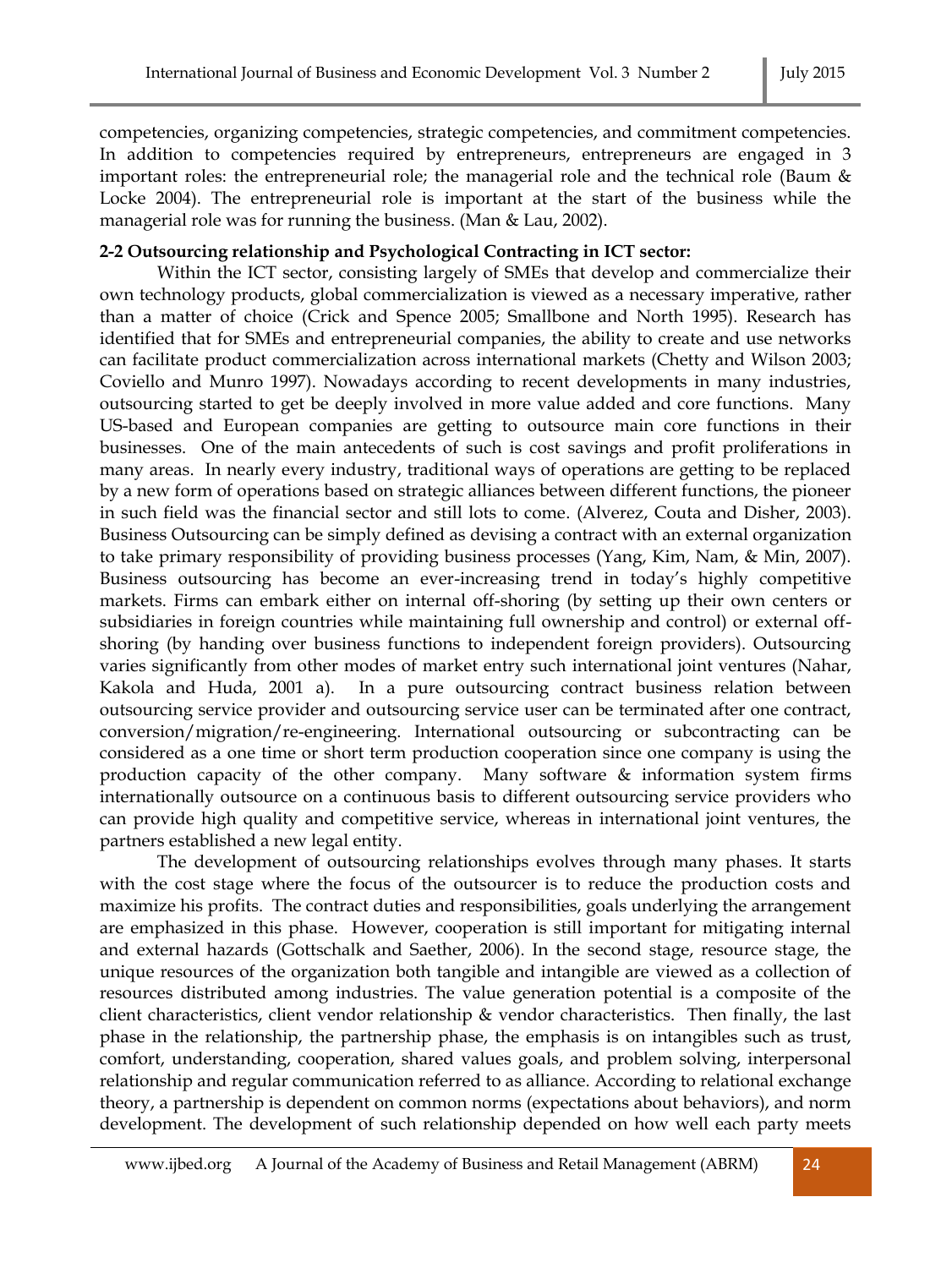his obligation, which will lead us to our mean determinant of an outsourcing relationship between the outsourcer and the outsourcee. Khon et al, 2004. Conducted a qualitative study to identify the supplier and customer obligations in an IT outsourcing relationship. They also conducted a survey to test the effect of such obligations on outsourcing success. They developed six main obligations to be satisfied by suppliers of an IT outsourcing relationship. These were (1) accurate project scoping, (2) clear authority structures, (3) taking charge, (4) effective human capital management, (5) effective knowledge transfer, and (6) building effective interorganizational teams. Kim et al, 2007, tested the effect of psychological contracting as a direct effect between Partnership and outsourcing success and it proved to have a significant mediating effect as well as a direct effect on outsourcing success.

#### **2-3 SME Performance:**

Internationalization may reduce costs, extend innovation capabilities, aid knowledge acquisition, and thus produce competitive advantages (Geringer et al., 1989). In addition, the nature of the relationship between internationalization and performance has also been tested. Some scholars have proposed that the relationship between the two is positive due to the opportunities uncovered in other geographical regions (Delios and Beamish, 1999), the influence of corporate entrepreneurship (Luo et al., 2005), and the increase of market power (Kim et al., 1993). Another group of scholars found a negative or non-existent relationship between internationalization and performance, and argued that global diversification represents a cost related to the agency relationship between managers and investors (Denis and Yost, 2002). Some scholars posit a U-shape relationship between international diversification and performance (Lu and Beamish, 2001). In the early stage, internationalization may increase a firm's costs because of newly generated complexity for governance. Nevertheless, performance will start to increase after firms get acquainted with the environment and acquire new knowledge and capabilities. Previous studies provided mixed results on the impact of internationalization on firm performance. Another article investigates the relationship between internationalization and performance. It suggests that performance is not determined by export intensity and the number of international agreements, but by the ability of firms to gain access to specific markets, such as North America. Moreover, the article finds that performance tends to suffer when SMEs internationalize through FDI, a finding that suggests a 'liability of foreignness' effect at international expansion.

However, this negative effect can be offset by the international competencies that SMEs develop through intense export activity (Mazouchi and Zucchilla, 2003), Which led to the choice of less costly modes of internalization as an alternative for IT companies seeking expansion. In order to reach to a measurement criteria, a study was conducted to test the application of balance scorecard dimensions of performance on the SMEs. The results indicated that SMEs usually adopt a bottom up approach. This means that although the framework is very capable of measuring and improving performance, Performance in SMEs is not based on any form of strategy (Hudson et al, 2001). The introduction of new performance measures in these companies was initiated both internally and externally. The main internal trigger was as a reaction to problems that had occurred. This supports the reactive management style found in the majority of SMEs. Other internal triggers focused on attaining a greater level of control, particularly for resource planning. External triggers mainly originated from customers that requested or imposed specific measures. However there are still some businesses who use a simple and may be a limited criteria, businesses apply some non-financial returns to measure its success as they survive longer in business (Chong, 2008). The owner's managers of SMEs use a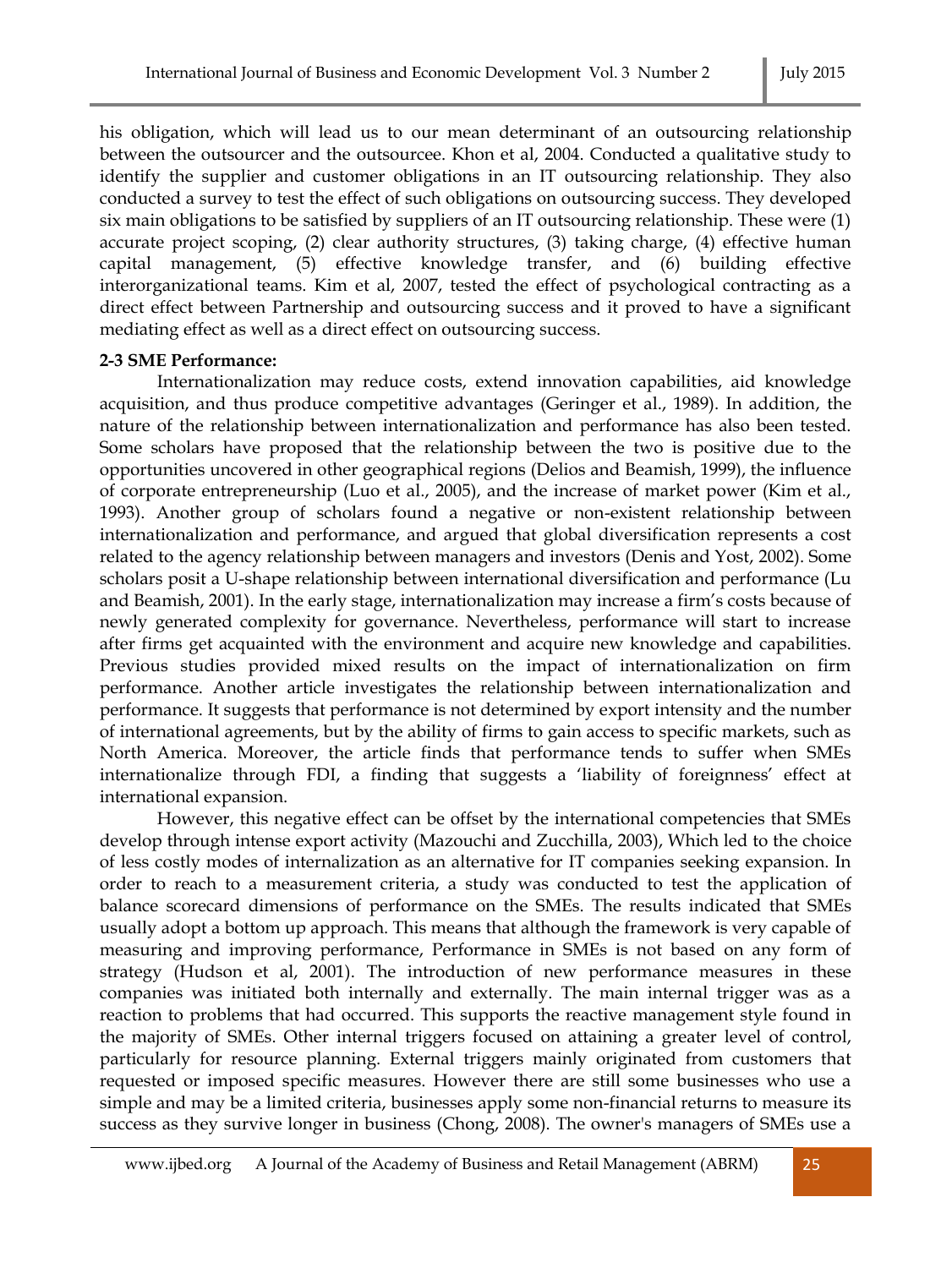hybrid approach on measuring performance due to their concerns on meeting the financial results as well non-financial returns. Financial measures include profits and turnover while nonfinancial measures are the long-term growth and survivals of the organizations.

# **2-4 Entrepreneurial competencies and International Outsourcing Relationship:**

Entrepreneurs' networks and international knowledge acts as a moderating factor between internationalization and internationalization (Oviatt & Mcdougel, 2005). Networks help entrepreneurs identify international opportunities, establish credibility, and often lead to strategic alliances and other cooperative strategies. There are strong ties and weak ties in networks. As of Knowledge of the host country and the intensity of such knowledge do affect the internationalization speed. Feeny et al, 2004, developed 12 main vendor capabilities that are critical for Business process outsourcing provider's success. Such capabilities are as follows; Delivery Competency, Transformation Competency, and Relationship Competency.

## 1- **Conceptual Framework**

The following is the relationship between the variables, entrepreneurial competencies, outsourcing relationship & SME success.

 $Fig<sub>(1)</sub>$ 



# **2- Hypothesis Development**

H1: There is a significant relationship between entrepreneurial competencies and Psychological contracting of Outsourcing.

H1-a: there is a significant relationship between opportunity seeking competencies and Psychological contracting of Outsourcing

H1-b: there is a significant relationship between relationship building competencies and Psychological contracting of Outsourcing.

H1-c: There is a significant relationship between Conceptual competencies and Psychological contracting of Outsourcing

H1-d: There is a significant relationship between organizing competencies and Psychological contracting of Outsourcing.

H1-e: There is a significant relationship between strategic thinking competencies and Psychological contracting of Outsourcing.

H1-f: There is a significant relationship between commitment competencies and Psychological contracting of Outsourcing.

H2: There is a relationship with statistical significance between Psychological contracting of Outsourcing and SME performance.

H2-a: there is a significant relationship between Authority Structure as a component of Psychological contracting of Outsourcing and SME performance.

H2-b: there is a significant relationship between dedicated staff as a component of Psychological contracting of Outsourcing and SME performance.

H2-c: There is a significant relationship between taking charge as a component of Psychological contracting of Outsourcing and SME performance.

H2-d: There is a significant relationship Knowledge sharing as a component of Psychological contracting of Outsourcing and SME performance.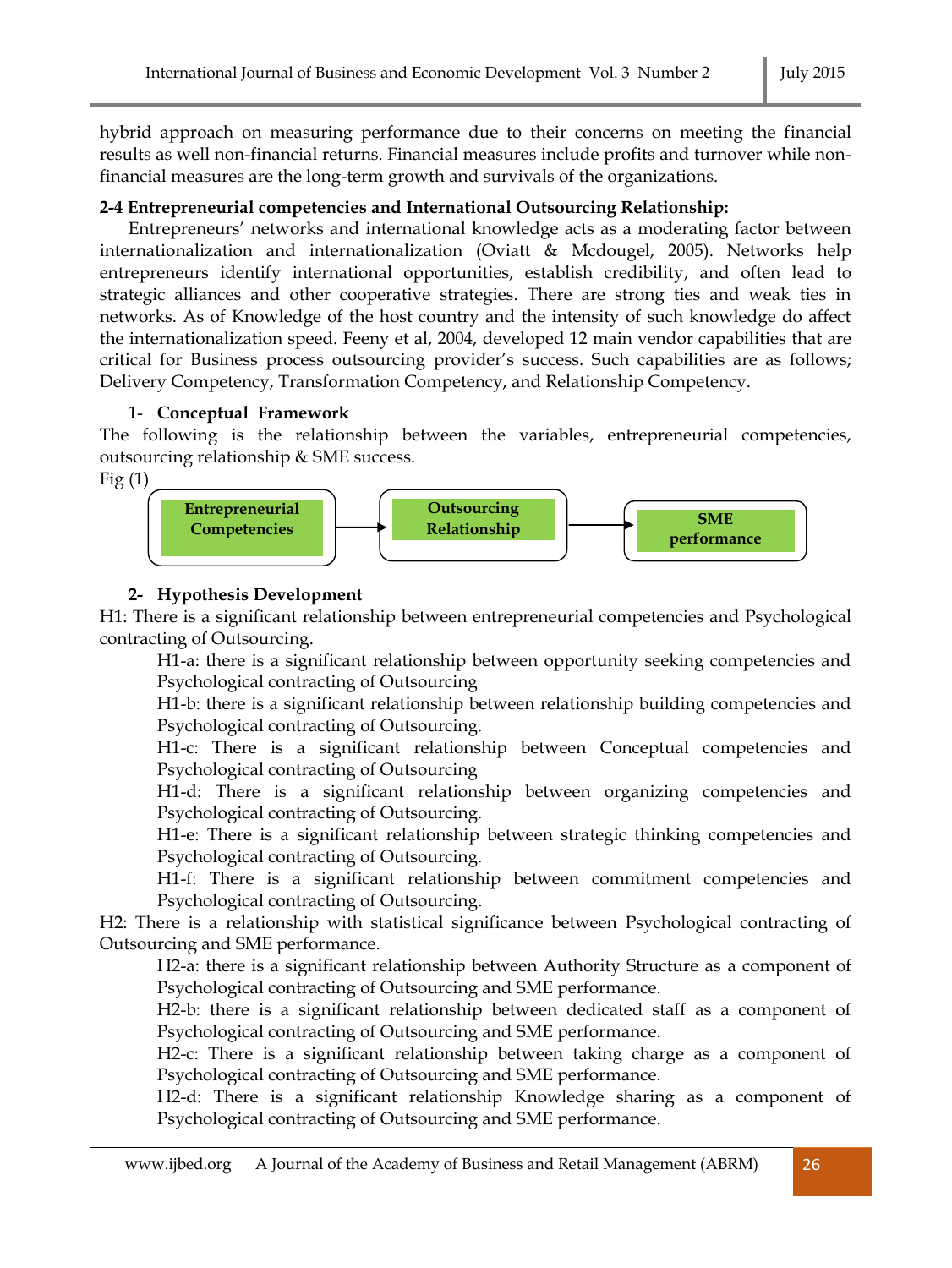H2-e: There is a significant relationship between effective inter-organizational relationship as a component of Psychological contracting of Outsourcing and SME performance.

H3: The psychological contracting of outsourcing variable is mediating the relationship between Psychological contracting of Outsourcing and SME performance.

## **3- Research design**

A cross sectional research design was conducted. A survey was administrated through a questionnaire using a Likert scale for entrepreneurial competencies, indicating the level of importance to be attached to each dimension for all six competencies dimensions, where 1 represent the least important and 5 is highly important. The scale for entrepreneurial competencies of Man and Lau (2000) was used in this study. The second variable is the outsourcing relationship using the psychological contracting dimensions from a supplier perspective listed in Khon et al, (2004) study. The scale was represent as follows; 1 as not fulfilled and 5 as completely fulfilled. Whereas the SME performance was tested through 5 questions with different categories of choices. The profit increase was measured from 1 to 4, were 1 is the least profit and 4 is the over 20% increase in profits. The increase in number of employees were measured, as 1 is an increase from 5 to 9 and 5 as an increase over 20 new employees. Also, the number of projects and the number of projects conducted with the same client, in addition to the period of time the business has been involved in international outsourcing projects.

# **4- Sampling Method**

The questionnaire was distributed among Egyptian software companies located in Cairo and Alexandria governates in Egypt. The study is cross sectional, using the random sampling of the 200 CEO Managers for 200 companies enrolled, 100 managers were interviewed. The List of companies were collected from the ITIDA governmental institute responsible for supporting software companies in Egypt.

## **5- Data Analysis**

# **7-1 Factor analysis:**

# **7-1-1 conducting the Factor analysis for the Entrepreneurial competencies:**

As of the results of the factor analysis for Entrepreneurial competencies (table 1), there are five factors extracted. Such factors were extracted as of an Eign value higher than 1, also, using both scree plot and the percent of variations as follows:

- 1- The first factor include the following statements (4, 5, 6, 7, 8, 9, 10, 38, and 39), this factor explains 18.468 of total variation and it is called relationship and commitment capabilities.
- 2- The second factor include the following statements (28, 29, 30, 31, 32, 33, 34, 35, 36, and 37), this factor explains 16.813 of total variations and it is called strategic thinking competency.
- 3- The Third factor include the following statements (18, 19, 20, 21, 22, 23, 24, 25, 26, and 27), this factor explains 15.275 of total variation and it is called organization competency.
- 4- The Fourth factor include the following statements (1, 2, and 3), this factor explains 15.128 of total variation and it is called opportunity seeking competency.
- 5- The Fifth factor include the following statements (11, 12, 13, and 14), this factor explains 15.128 of total variation and it is called opportunity seeking competency.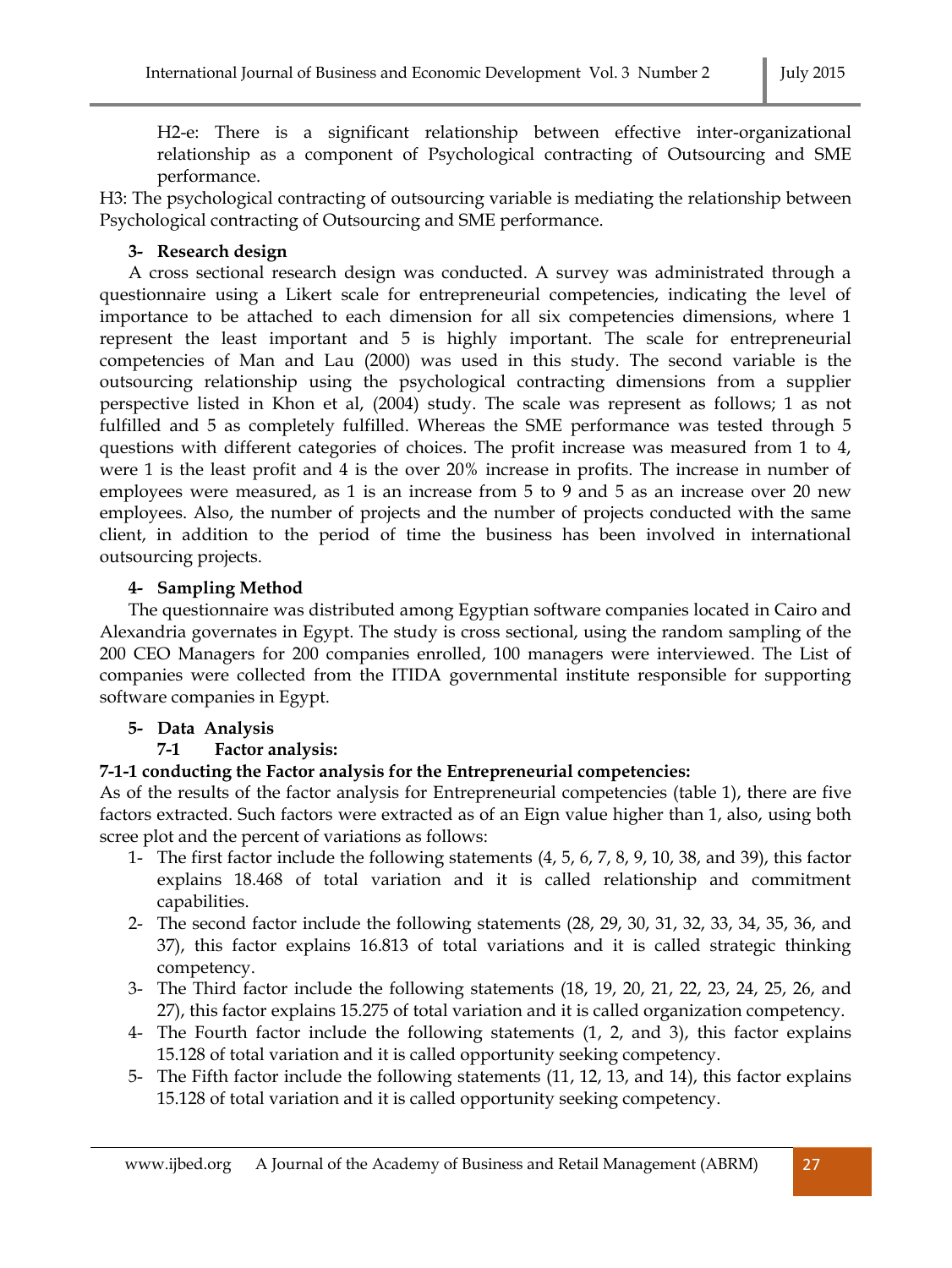# **Table (1): Factor analysis for entrepreneurial competencies**

| code              | Item                                                                                 |              | Components     | Commu                 |   |   |          |
|-------------------|--------------------------------------------------------------------------------------|--------------|----------------|-----------------------|---|---|----------|
|                   |                                                                                      | $\mathbf{1}$ | $\overline{2}$ | 3                     | 4 | 5 | nalities |
| $V1-SUB$ 2-       | 4. Build and keep relationships with clients for a                                   | .75          |                |                       |   |   | .780     |
| 1                 | long period of time                                                                  | $\mathbf{1}$ |                |                       |   |   |          |
| $V1-SUB$ 2-       | 5. Negotiate with business partners                                                  | .66          |                |                       |   |   | .789     |
| 2                 |                                                                                      | 5            |                |                       |   |   |          |
| V1-SUB 2-         | 6. Build and keep trust and confidence with                                          | .73<br>3     |                |                       |   |   | .763     |
| 3<br>$V1-SUB2-4$  | employees<br>7. Build and keep trust and confidence with                             | .75          |                |                       |   |   | .804     |
|                   | clients                                                                              | 5            |                |                       |   |   |          |
| $V1-SUB2-5$       | 8. Maintain a personal network of work contacts.                                     | .75          |                |                       |   |   | .758     |
|                   |                                                                                      | 6            |                |                       |   |   |          |
| $V1-SUB2-6$       | 9. Understand what others mean by their words                                        | .66          |                |                       |   |   | .621     |
| V1-SUB2-7         | and actions.                                                                         | 8<br>.78     |                |                       |   |   | .735     |
|                   | 10. Communicate both formally and informally<br>with employees.                      | 7            |                |                       |   |   |          |
| $V1-SUB6-1$       | 38. Dedicate to make the venture work whenever                                       | .62          |                |                       |   |   | .562     |
|                   | possible.                                                                            | $\mathbf{1}$ |                |                       |   |   |          |
| $V1-SUB6-2$       | 39. Refuse to let the venture fail whenever                                          | .58          |                |                       |   |   | .414     |
|                   | appropriate.                                                                         | $\mathbf{1}$ |                |                       |   |   |          |
| $V1-SUB5-1$       | 28. Set achievable and realistic goals.                                              |              | .627           |                       |   |   | .739     |
| $V1-SUB5-2$       | 29. Set contingency plans.                                                           |              | .708           |                       |   |   | .747     |
| $V1-SUB5-3$       | 30. Be responsive in your plans to changes in                                        |              | .762           |                       |   |   | .763     |
|                   | environment                                                                          |              |                |                       |   |   |          |
| $V1-SUB5-4$       | 31. Move ahead towards achieving goals                                               |              | .593           |                       |   |   | .671     |
| $V1-SUB5-5$       | systematically.<br>the<br>32.                                                        |              | .702           |                       |   |   | .689     |
|                   | Redesign<br>department<br>and/or<br>organization to better meet long-term objectives |              |                |                       |   |   |          |
|                   | and changes.                                                                         |              |                |                       |   |   |          |
| $V1-SUB5-6$       | 33. Align current actions with strategic goals.                                      |              | .818           |                       |   |   | .779     |
| V1-SUB5-7         | 34. Assess and link short-term, day-to-day tasks                                     |              | .722           |                       |   |   | .623     |
|                   | in the context of long-term direction.                                               |              |                |                       |   |   |          |
| $V1-SUB5-8$       | 35. Monitor progress toward strategic goals.                                         |              | .629           |                       |   |   | .653     |
| V1-SUB5-9         | 36. Evaluate results against strategic goals.                                        |              | .736           |                       |   |   | .802     |
| $V1$ -SUB5-<br>10 | 37. Determine strategic actions by weighing costs<br>and benefits.                   |              | .600           |                       |   |   | .679     |
|                   |                                                                                      |              |                |                       |   |   |          |
| $V1-SUB4-1$       | 18. Plan the operations of the business.                                             |              |                | .69<br>8              |   |   | .788     |
| $V1-SUB4-2$       | 19. Plan the organization of different resources.                                    |              |                | .76                   |   |   | .702     |
|                   |                                                                                      |              |                | 3                     |   |   |          |
| $V1-SUB4-3$       | 20. Keep the organization run smoothly.                                              |              |                | .71                   |   |   | .709     |
|                   |                                                                                      |              |                | $\overline{7}$        |   |   |          |
| $V1-SUB4-4$       | 21. Organize resources.                                                              |              |                | .80<br>$\overline{0}$ |   |   | .792     |
| $V1-SUB4-5$       | 22. Coordinate tasks.                                                                |              |                | .69                   |   |   | .779     |
|                   |                                                                                      |              |                | $\mathbf{0}$          |   |   |          |
| $V1-SUB4-6$       | 23. Set targets and Supervise subordinates.                                          |              |                | .69                   |   |   | .715     |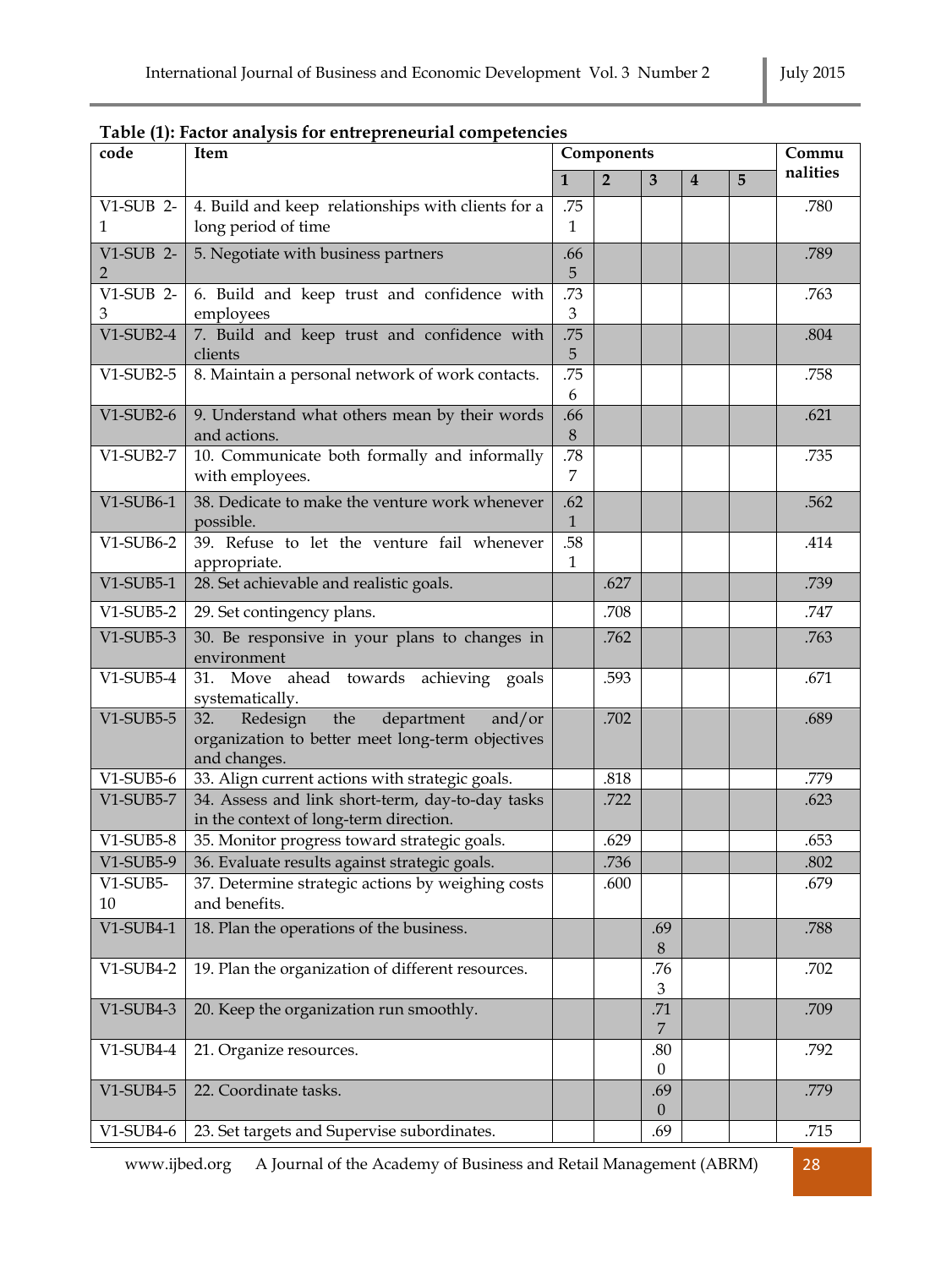|              |                                                   |  | $\Omega$       |      |      |      |
|--------------|---------------------------------------------------|--|----------------|------|------|------|
| V1-SUB4-7    | 24. Lead subordinates.                            |  | .68            |      |      | .811 |
|              |                                                   |  | $\overline{4}$ |      |      |      |
| $V1$ -SUB4-8 | 26. Motivate people.                              |  | .64            |      |      | .648 |
|              |                                                   |  | 4              |      |      |      |
| V1-SUB4-9    | 27.<br>responsibilities to<br>capable<br>Delegate |  | .56            |      |      | .615 |
|              | employees.                                        |  | 8              |      |      |      |
| $V1$ -SUB1-1 | 1. Identification of services customers want.     |  |                | .763 |      | .751 |
|              | V1-SUB1-2 2. Perceive unmet consumer needs.       |  |                | .695 |      | .665 |
| $V1-SUB1-3$  | 3. Take advantage of business opportunities       |  |                | .739 |      | .676 |
| $V1-SUB3-1$  | 11. Analyze, evaluate and make decisions          |  |                |      | .613 | .745 |
|              | intuitively                                       |  |                |      |      |      |
| $V1-SUB3-2$  | 12. Generate alternative solutions for problems   |  |                |      | .660 | .785 |
| $V1-SUB3-3$  | 13. Monitor progress toward objectives.           |  |                |      | .566 | .717 |
| $V1$ -SUB3-4 | 14-Innovate in services, image, and use of        |  |                |      | .752 | .824 |
|              | technology                                        |  |                |      |      |      |

The scree plot started to slope downward as of the  $5<sup>th</sup>$  factor where the eign-value after rotation was 1.117 and the cumulative variation was equal to 71.695%. The Eigen-values for the first 5 factors extracted and their percentage of variance is, total accumulative, 71.695 % percentage which is an acceptable percentage to be considered in the social sciences studies. Also the Kaiser Meyer Olken measure (KMO), the measure for sample adequacy is .931 which is higher than 0.5. Also, most of the communalities is higher than .5 which prove that such variables are highly correlated with factors.

## **7-1-2 conducting the Factor analysis for the Psychological contacting of International outsourcing relationship components:**

As of the results of the factor analysis for psychological contracting (table 2), there are five factors extracted. Such factors were extracted using the both Eigen-value higher than 1 and the percent of variations as follows:

- 1- The first factor include the following statements (17,18,19), this factor explains 16.892% of total variation and it is called Building inter-organizational relationships
- 2- The second factor include the following statements (4, 5, and 6), this factor explains 16.143% of total variations and it is called Authority structure.
- 3- The Third factor include the following statements (1, 2, 3, 10, and 11), this factor explains 16.140 % of total variation and it is called Project scoping and dedicated project staffing.
- 4- The fourth factor include the following statements (7, 8, and 9), this factor explains 15.735 % of total variation and it is called Taking charge.
- 5- The fifth factor include the following statements (13, 14, and 15), this factor explains 14.460 % of total variation and it is called Knowledge sharing.

## **Table (2): Factor analysis for psychological contracting of international outsourcing**

| Code         |                                                                         |     | Component | Communalitie |   |      |
|--------------|-------------------------------------------------------------------------|-----|-----------|--------------|---|------|
|              |                                                                         |     |           |              | 5 |      |
| $V2$ -SUB6-1 | 17. Invests time in building a good<br>relationship with clients        | .86 |           |              |   | .898 |
| $V2$ -Sub6-2 | 18. Have a common or joint sense of mission<br>and purpose with clients | .90 |           |              |   | .913 |
| $V2$ -SUB6-3 | 19. Work as a team with clients                                         | .85 |           |              |   | .881 |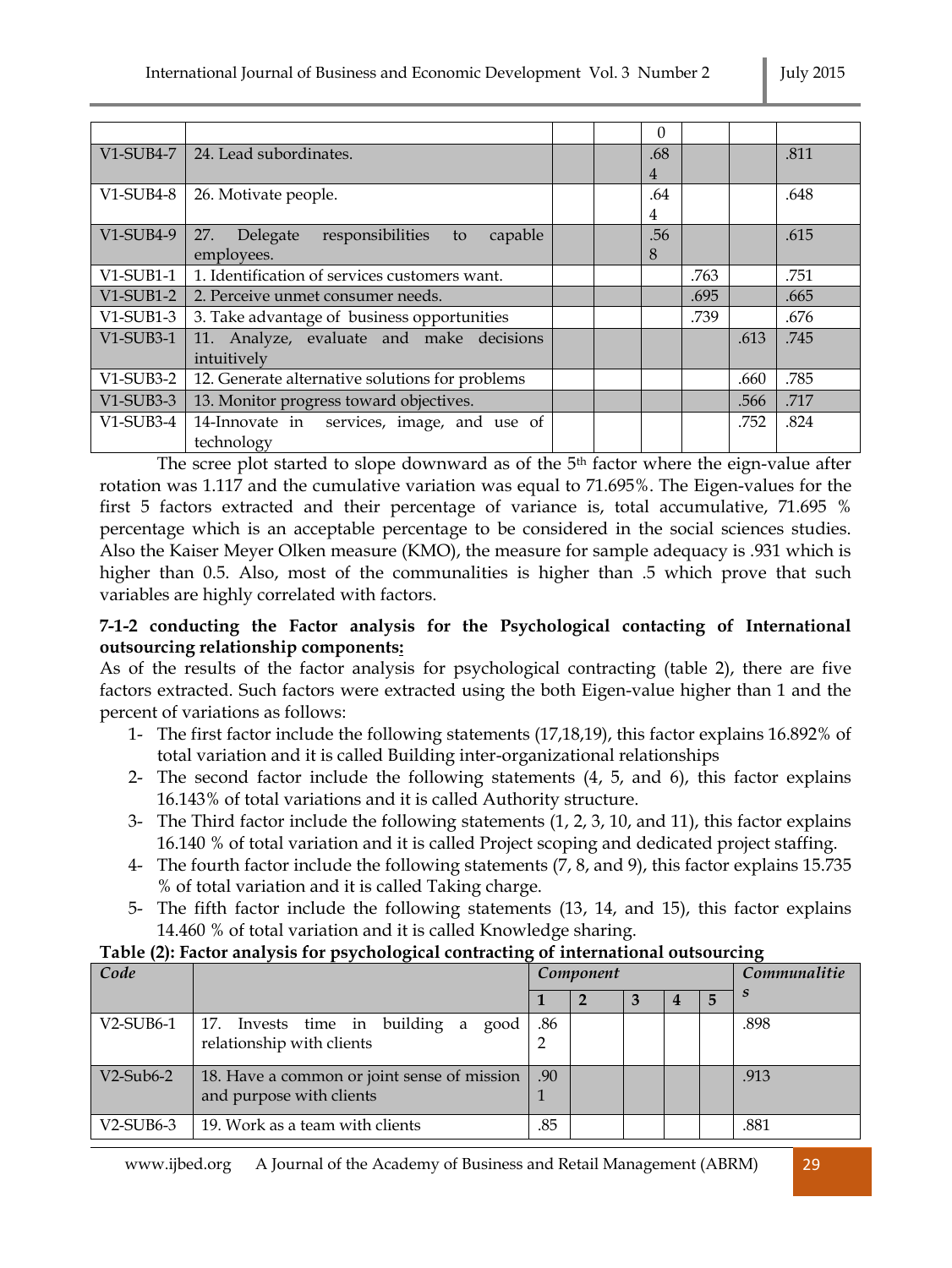|  | July 2015 |
|--|-----------|
|--|-----------|

|              |                                                                                          | $\Omega$ |      |                       |                              |                      |      |
|--------------|------------------------------------------------------------------------------------------|----------|------|-----------------------|------------------------------|----------------------|------|
| $V2-SUB2-1$  | 4. Define precisely the roles of each party                                              |          | .851 |                       |                              |                      | .884 |
| $V2-SUB2-2$  | 5. Define precisely the responsibilities of<br>each party                                |          | .868 |                       |                              |                      | .914 |
| $V2-SUB2-3$  | 6. Lay out clearly what each party is to<br>perform                                      |          | .821 |                       |                              |                      | .896 |
| $V2-SUB1-1$  | 1. Estimates the contract scope accurately                                               |          |      | .69<br>6              |                              |                      | .721 |
| $V2-SUB1-2$  | 2. Accepts scope change without additional<br>charge                                     |          |      | .89<br>$\overline{4}$ |                              |                      | .811 |
| $V2$ -SUB1-3 | Build<br>buffer<br>3.<br>int <sub>o</sub><br>contract<br>to<br>accommodate scope changes |          |      | .67<br>$\Omega$       |                              |                      | .742 |
| $V2-SUB4-1$  | 10. Assign adequate staff dedicated to the<br>project (i.e., few staff changes)          |          |      | .56<br>5              |                              |                      | .600 |
| $V2-SUB4-2$  | 11. Keep customer staff turnover low during<br>the project                               |          |      | .49<br>9              |                              |                      | .598 |
| $V2-SUB3-1$  | 7. Work independently (i.e.,<br>minimal<br>reliance on clients) in getting the job done  |          |      |                       | .7<br>93                     |                      | .773 |
| $V2-SUB3-2$  | 8. Complete the job with minimal disruption<br>to client operations                      |          |      |                       | .7<br>89                     |                      | .786 |
| $V2-SUB3-3$  | 9. Solve problems with minimal involvement<br>of clients                                 |          |      |                       | $\cdot$ <sup>8</sup> .<br>52 |                      | .842 |
| $V2$ -SUB5-1 | 13. Transfer knowledge to client's staff                                                 |          |      |                       |                              | .7<br>58             | .786 |
| $V2-SUB5-2$  | 14. Share best industry practices with clients                                           |          |      |                       |                              | $\overline{7}$<br>96 | .898 |
| $V2-SUB5-3$  | 15. Transfer know-how of the product or<br>service to clients                            |          |      |                       |                              | $.8\,$<br>40         | .913 |

The Eigen-values for the first 5 factors extracted and their percentage of variance is accumulative79.370% percentage is an acceptable percentage to be considered in the social sciences studies. Also the Kaiser Meyer Olken measure (KMO), the measure for sample adequacy is .836 which is higher than 0.5. Also, most of the communalities is higher than .35 which prove that such variables are highly correlated with factors.

7-2 **Reliability test:** As a result, the following table shows the reliability Cronbach's alpha for the variables as follows:

| 1921 - 1941 - 1942 - 1942 - 1944 - 1945 - 1946 - 1947 - 1948 - 1949 - 1949 - 1949 - 1940 - 1940 - 1940 - 1940 |                  |  |  |  |  |  |  |
|---------------------------------------------------------------------------------------------------------------|------------------|--|--|--|--|--|--|
| <b>Scale</b>                                                                                                  | Cronbach's alpha |  |  |  |  |  |  |
| Entrepreneurial competences                                                                                   | .936             |  |  |  |  |  |  |
| Outsourcing relationship components                                                                           | .923             |  |  |  |  |  |  |
| SME success                                                                                                   | .701             |  |  |  |  |  |  |

**Table 3: reliability analysis for all variables**

All of the three main variables have been reliable since we have all of them with crookback alpha higher than .936, .923, and .701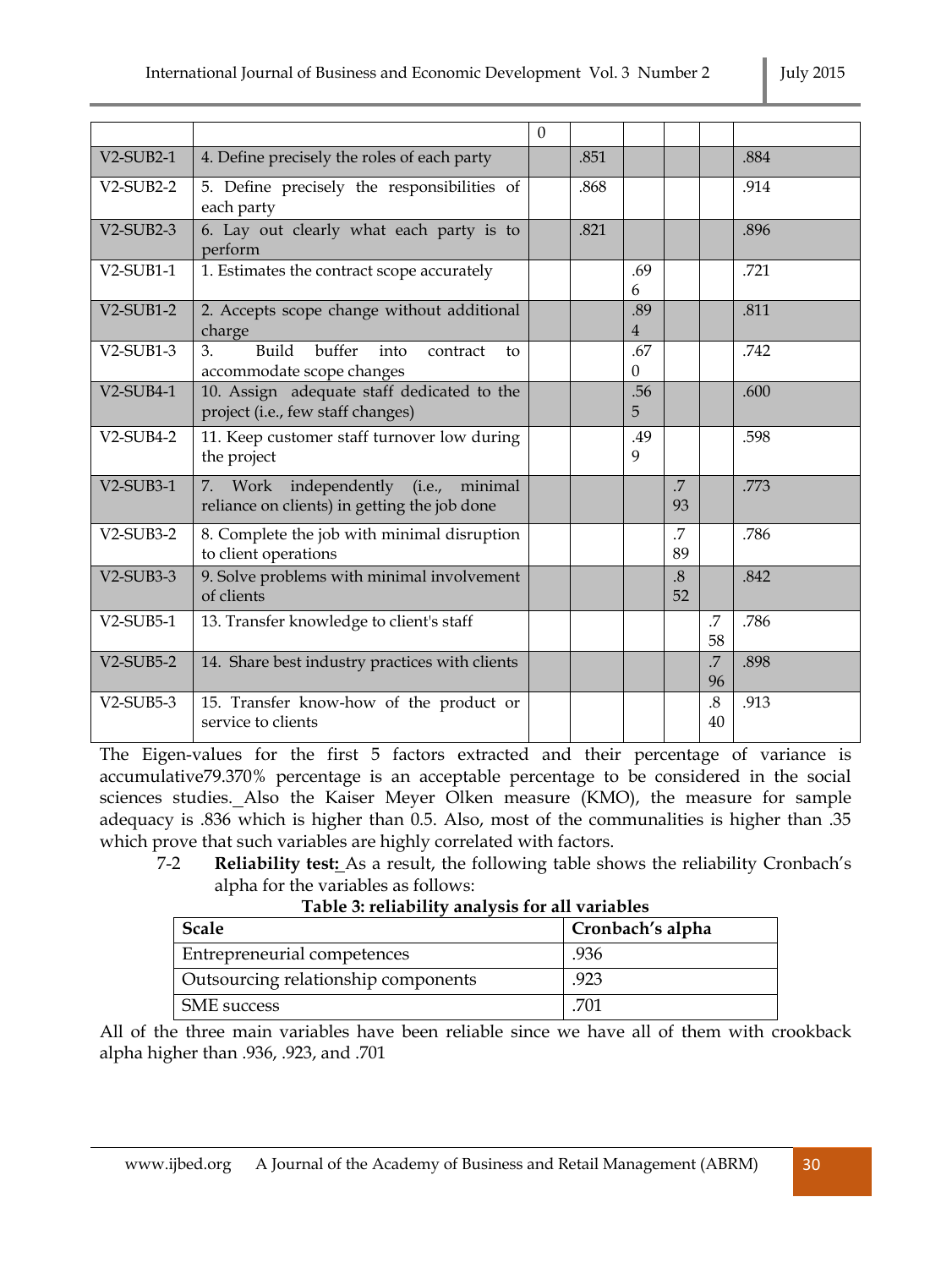## **7-3 testing the first hypothesis: The Effect of Entrepreneurial Competencies on Psychological contracting**

To test the first hypothesis, Correlation & regression analysis was used to formulate a model. The correlation was used and tested using Spearman coefficient at significance level of 5% .Table (4) shows a summary of all correlations between competencies and psychological contracting in international outsourcing.

|                                  |             | ഄ    |
|----------------------------------|-------------|------|
| <b>Sentences</b>                 | Correlation | Sig  |
| Opportunity Seeking competency   | .243        | .000 |
| Relationship building competency | .442        | .000 |
| Conceptual competency            | .439        | .000 |
| Organization competency          | .250        | .000 |
| Strategic thinking competency    | .392        | .000 |
| Commitment competency            | .276        | .000 |

**Table (4***):* **Correlation between entrepreneurial competencies and psychological contracting**

As of the Mentioned above table, the p- value is less than 0.05 and the correlations are highest with conceptual competency (.439), Relationship building competency (.442), strategic thinking (.392), which shows that there is a relationship between entrepreneurial competencies and psychological contracting of outsourcing relationship, however this contracting relationship is more significant with specific competencies such as conceptual competency, relationship building and strategic thinking competency.

## **Multiple Regression between competencies and Psychological contracting**

A regression was conducted to test the relationship between entrepreneurial competencies and outsourcing relationship. According to the collinearity diagnostics and correlation between independent variables, the regression conducted using the variables did result, in a high VIF as a result; a factor analysis is used to extract variables, so variables were turned to factors (Lynch 2003). The regression was conducted using the factors extracted from factor analysis. The regression did show the following results in table (5).

|  |                           |  | Table (5): the multiple regressions results between Entrepreneurial competencies and |  |
|--|---------------------------|--|--------------------------------------------------------------------------------------|--|
|  | Psychological contracting |  |                                                                                      |  |

| R-square                                 | .250    |                      |         |      |
|------------------------------------------|---------|----------------------|---------|------|
| Value                                    | 14.382  |                      | p-value | .000 |
|                                          | B       | Std.<br><b>Error</b> |         | Sig  |
| (Constant)                               | 3.895   | .035                 | 109.871 | .000 |
| Relationship and commitment competencies | .213    | .036                 | 5.988   | .000 |
| Strategic thinking competency            | .188    | .036                 | 5.304   | .000 |
| Organization competency                  | $-.007$ | .036                 | $-.204$ | .839 |
| Conceptual competency                    | .194    | .036                 | 5.454   | .000 |
| Opportunity seeking competency           | .070    | .036                 | 1.970   | .050 |

The results of the R Square are .250, which is a bit lower than the acceptable result for social sciences where the acceptable results, R square lies between .3 and .4. Also the F stat significance was less than .05, the competencies explain 25% of the changes of psychological contracting in international outsourcing. This can be attributed to the fact that there are other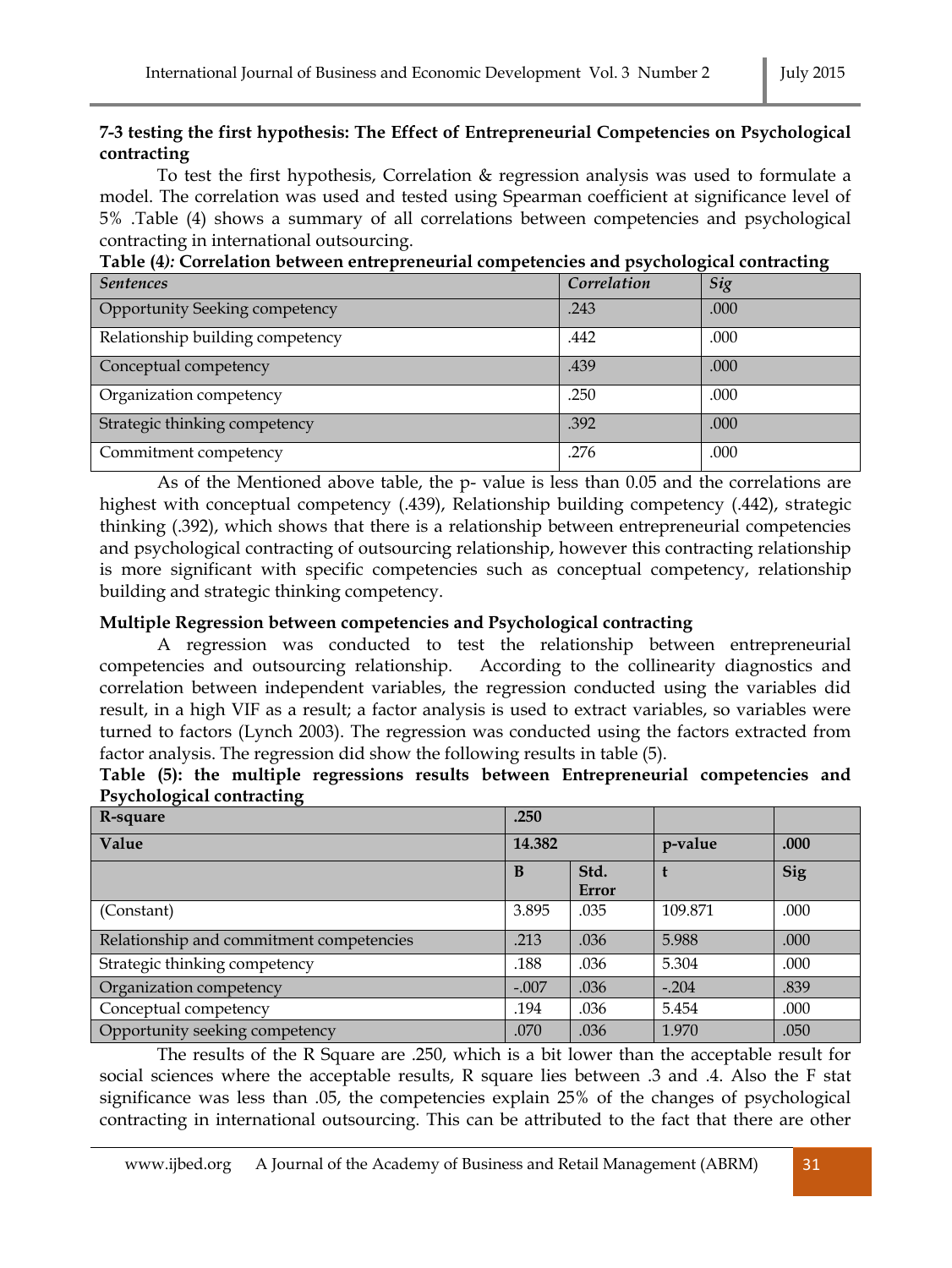factors than entrepreneurial competencies of the supplier. The client side plays an important part in determining the psychological contracting for the supplier side. This Model illustrates the following as of the entrepreneurial competencies and their relationship with the fulfillment of psychological contracting.

As of the Relationship building and commitment competencies, the more important Relationship building and commitment competencies, the higher the fulfillment of psychological contracting which is plausible to happen. The coefficient of such competency is .204. As a result, we expect an increase in strength of psychological contracting of the relationship by .207 for each unit increase in psychological contracting and commitment competency. We can consider such relationship as the level of significance is less than 5%, As for Strategic thinking competency, the more the importance "Strategic thinking competency", the more fulfillment of the psychological contracting components, the coefficient is .185 which is considered to be with a mild effect on psychological contracting components also the level of error is lower than 5%, .000. As a result, we can consider the effect of such competency on the psychological contracting. As of the Opportunity seeking, this competency has a small coefficient (.049). So the results show that the higher the Opportunity seeking, the higher the fulfillment of the psychological contracting components. However, there is a significance level higher than 5%. As a result, we cannot consider it due to the high level of significance, so we can consider that Opportunity seeking is more of no effect on psychological contracting fulfillment or with zero value. As of the "Conceptual" competency, this competency has a moderate coefficient (.251). So the results show that the more the "Conceptual" competency, the higher the fulfillment of the psychological contracting components which is plausible to happen. Also, there is a significance level lower than 5%, as a result, and so we can consider that "Conceptual" competency is of moderate effect on psychological contracting fulfillment.

As for Organization competency, this competency has an inverse coefficient relative to other competencies (-.016). As of such coefficient, we can say the higher the importance of the effect of planning and organizing resources, the lower is the psychological contracting, which is not plausible to consider taking in consideration the level of significance that is higher than 5%.

On further analysis, the variation of such results among different levels of experience on competencies was tested, the researcher conducted a cross tabulation to identify if there is association between the level of experience and competencies and identify the strength of association. There was a significant association with entrepreneurial competencies and level of experience in IT international outsourcing projects, its chi square is 64.237, with p-value less than 5% and the strength of the association was .487 which is relatively a strong association. So changes in the significance of competencies would vary with increased level of experience.

#### **7-4 Testing Hypothesis 2: The effect of Psychological contracting on SME Performance**

In the following section, a summary correlation is made between Psychological contracting and SME performance, then a multiple regression is done to test all psychological contracting components on SME performance. In testing the relationship between all subvariables and SME performance, table (6) is the summary of the correlations:

#### **Table (6): summary correlation between psychological contracting components and SME performance**

| Sub-variable               | Correlation | Significance |
|----------------------------|-------------|--------------|
| <b>Project scoping</b>     | 222         | .000         |
| <b>Authority structure</b> | .206        | .000         |
| Dedicated project staffing | .230        | .000         |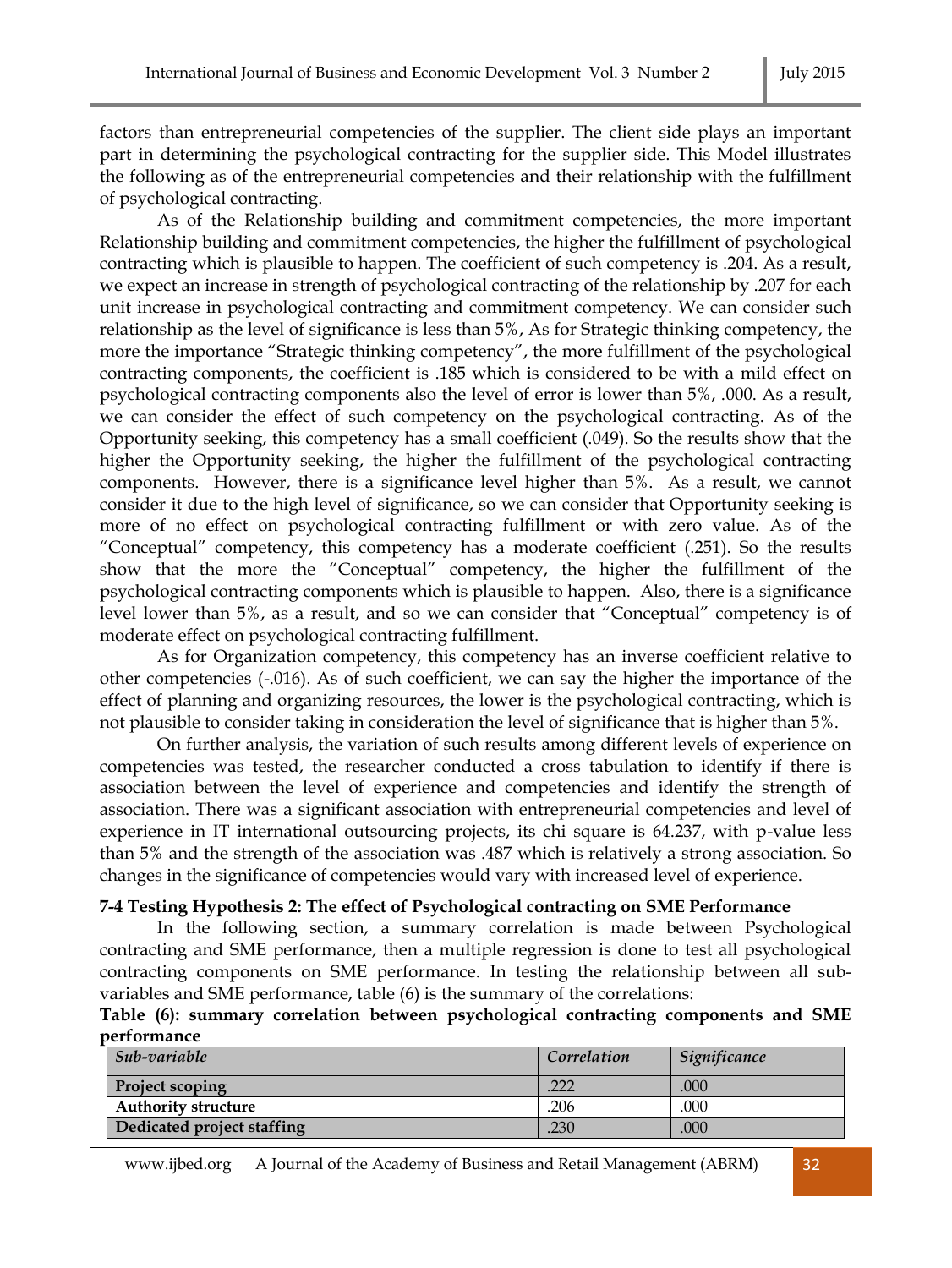| Taking Charge                                                 | .263 | .000 |
|---------------------------------------------------------------|------|------|
| <b>Knowledge Sharing</b>                                      | .093 | 122  |
| Build effective inter-organizational relationships            | .255 | .000 |
| <b>Psychological contracting of international outsourcing</b> | .322 | .000 |

As it is clear from the above table, the highest correlation was for taking charge (263), Build effective Inter-organization (.255), then dedicated project staffing (.230). Each of those components are having a moderate correlation with SME performance. However, Total Psychological contracting did show a higher correlation (.322).

#### **Multiple Regression between Psychological contracting and SME Performance.**

On testing the relationship between the outsourcing relationship and SME performance, a multiple regression was conducted and the following regression results are extracted. According to the collinearity diagnostics and correlation between independent variables, the regression conducted using the variables did result, in a high VIF as a result, a factor analysis is used to extract variables, so variables were turned to factors (Lynch 2003). The regression was conducted using the factors extracted from factor analysis. The regression did show the following results in table (7).

|                     |  |  | Table (7): The multiple regression results between psychological contracting components |  |
|---------------------|--|--|-----------------------------------------------------------------------------------------|--|
| and SME performance |  |  |                                                                                         |  |

| R-square                                           | .107    |            |        |      |
|----------------------------------------------------|---------|------------|--------|------|
| F-value                                            |         | p-value    | .000   |      |
|                                                    | в       | Std. Error |        | Sig  |
| (Constant)                                         | 2.533   | .040       | 63.907 | .000 |
| Building effective inter-organization relationship | .128    | .039       | 3.312  | .001 |
| <b>Authority structure</b>                         | .092    | .039       | 2.372  | .018 |
| Project scoping and dedicated project staffing     | .083    | .038       | 2.179  | .030 |
| <b>Taking Charge</b>                               | .133    | .039       | 3.458  | .001 |
| Knowledge sharing                                  | $-.019$ | .040       | $-482$ | .630 |

The results in table () shows the R Square is .107, which is a relatively a low value for R square compared to social sciences result, where the R square lies between .3 and .4. As a result, the relationship components can hardly predict the variations in the dependent variable. However, the F stat significance was less than .05, .000 which shows that this is a significant relationship. This Model illustrates the following as of the fulfillment of psychological contracting of international outsourcing components and SME performance.

As of the **Building effective inter-organization relationship**, Psychological Contracting components, the more the fulfillment of Building effective inter-organization relationship factor, the higher the possibility of SME performance which is plausible to happen. The coefficient of such component is .129. As a result, we expect an increase by 12.9% for each unit increase in relationship component. We can consider this effect, as the level of significance is less than 5%. As for **Authority structure**, the more the fulfillment of "**Authority structure"**, the higher the possibility of SME performance. The coefficient is .092 which is considered to be with a small effect on relationship components, also the level of error is lower than 5%. As a result, we can consider the effect of such component on the SME performance. As for **Project scoping and dedicated project staffing**, this component has a small coefficient (.083) relative to other relationship components. As of such coefficient, we can say the more the fulfillment of Project scoping and dedicated project staffing, the higher the SME performance, which is plausible to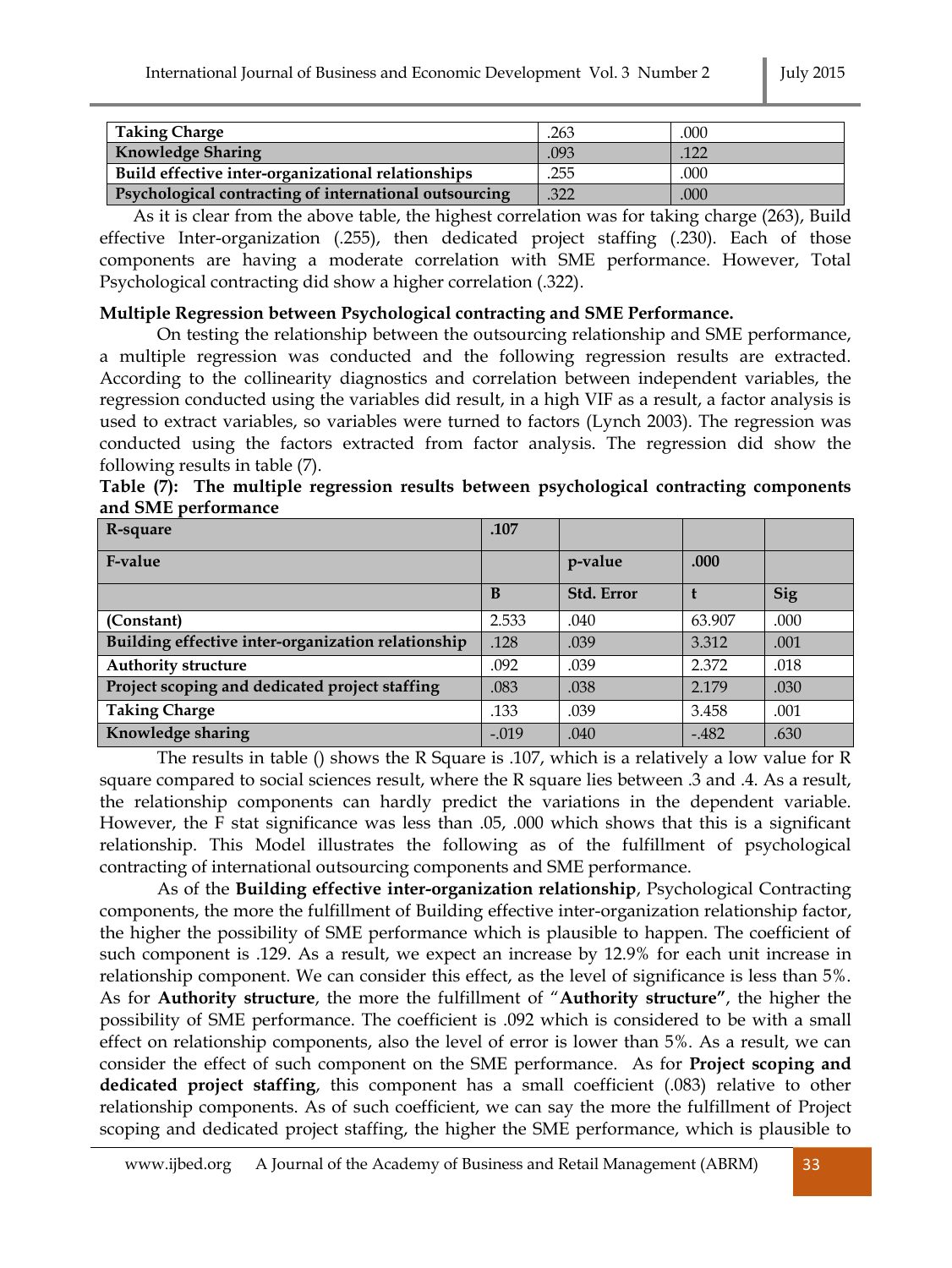consider taking in consideration the level of significance which is lower than 5%. So we can consider that Project scoping and dedicated project staffing is of an effect on SME performance.

As of the Taking charge, this relationship component has a small coefficient (.133). So the results show that the higher the fulfillment Taking charge, the higher the possibility of SME performance. However, there is a significance level lower than 5%. As a result, we can consider it due to the low level of significance, so we can consider that Taking charge is of an effect on SME performance. As of the Knowledge sharing, this relationship component has an inverse coefficient (-.019). So the results show that the higher the fulfillment of knowledge sharing, the higher the possibility of SME performance. However, there is a significance level higher than 5%. As a result, we cannot consider it due to the high level of significance, so we can consider that Knowledge sharing is of no effect on SME Performance.

On further analysis, the variation of such results among different levels of experience on Psychological contracting is tested, the researcher conducted a cross tabulation to identify if there is association between the level of experience and competencies and the strength of association. There was a significant association with psychological contracting and level of experience in IT international outsourcing projects, its chi square is 39.218, with p-value less than 5% and the strength of the association was .364 which is relatively a moderate association. So changes in the significance of psychological contracting components would vary with increased level of experience.

#### **7-5 Testing Hypothesis three: the Mediation effect of Psychological contracting on the relationship between Entrepreneurial Competencies and SME Performance**

In order to test the effect of Psychological contracting on the relationship between entrepreneurial competencies, a mediation test was conducted through testing the significance of the three relationship between entrepreneurial competencies and Psychological contracting in international outsourcing,(the main independent variable and the mediator), entrepreneurial competencies and SME performance (independent variable and the dependent variable), then between Psychological contracting in international outsourcing and SME performance ( mediator and dependent variable) (Baron and Kenny, 1986;Mackinnon,Fairchild & Fritz, 2007).

#### **The Effect of Entrepreneurial Competencies on Psychological contracting:**

Table (8) shows the results of the regression of entrepreneurial competencies as a total on Psychological contracting.

| R-square                            | 0.141  |            |         |      |
|-------------------------------------|--------|------------|---------|------|
| F value                             | 44.148 | P-value    | $\cup$  |      |
|                                     | B      | Std. Error | T value | Sig  |
| (Constant)                          | 1.880  | .306       | 6.153   | .000 |
| <b>Entrepreneurial competencies</b> | .502   | .075       | 6.644   | .000 |

**Table (8): Regression results for total entrepreneurial competencies on Psychological contracting**

As it is clear from the table (8), that the F value of the relationship is 44.148 and its pvalue is less than 5%, as a result we can accept that there is a significant relationship between entrepreneurial competencies and the Psychological contracting variable. This confirms with the results that were tested in the sub-variables; however, we can hardly consider the entrepreneurial competencies are a variable with a high predictive variable by itself due to the relatively small value of the r-square. The coefficient of the Entrepreneurial competencies is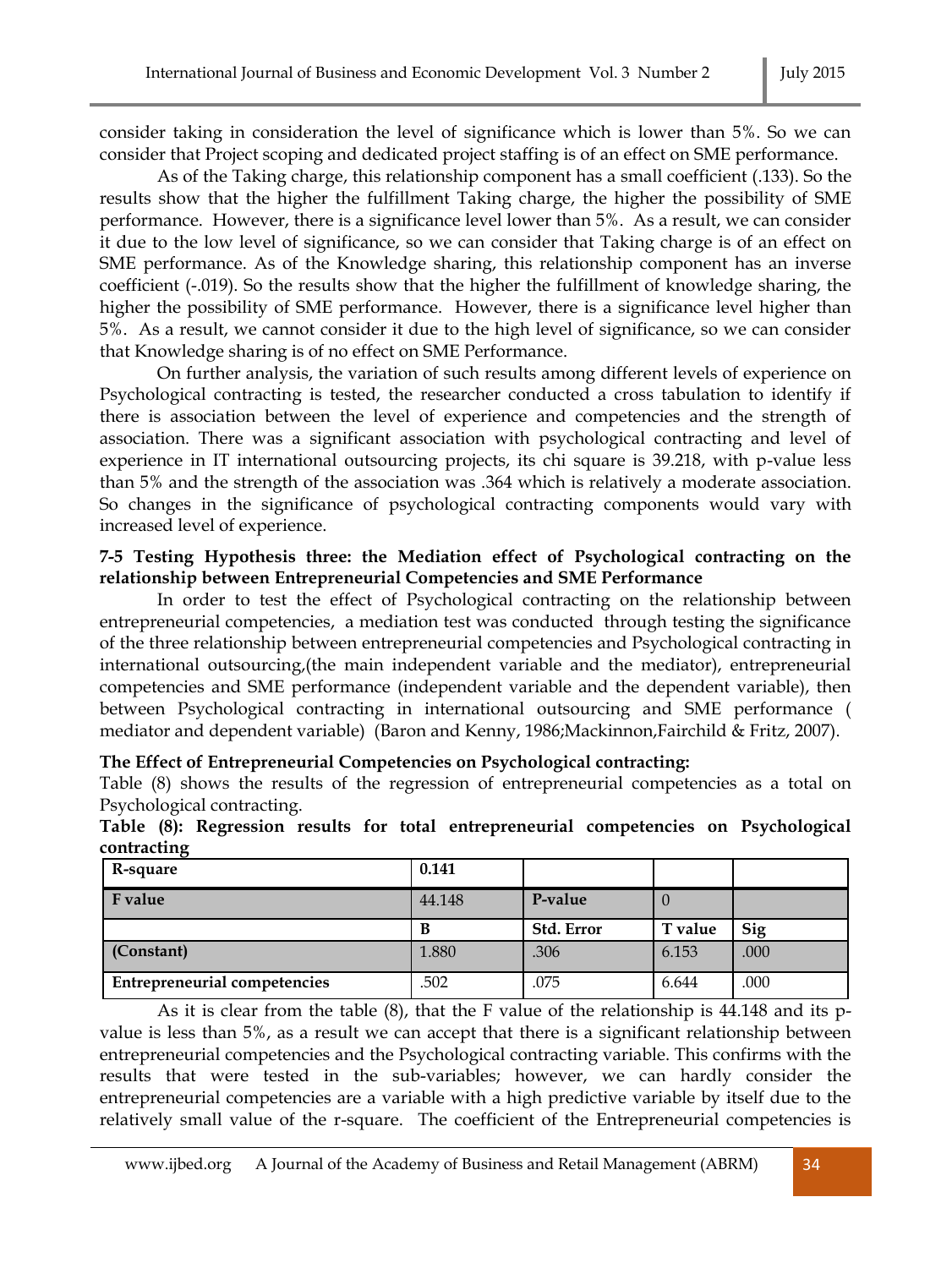significant, as the t Value is 6.644 and p-value is less than 5% (.000) and it has a value of (.502), also the constant of the equation is significant with t value equal to 6.153 and its p-value is less than 5%(.000) . The low value of the R square can be attributed to the fact that psychological contracting include more than one party and the researcher is testing the supplier side of the transaction only. Also, there are many other variables that affect the supplier and the client which can add to the predictability of the model.

## **The effect of entrepreneurial competencies on SME performance.**

Table (9) shows the results of the regression of the effect of entrepreneurial competencies on SME performance.

**Table (9): regression results for the effect of entrepreneurial competencies on SME performance**

| R-Square        | 0.095  |            |         |         |
|-----------------|--------|------------|---------|---------|
| <b>F</b> Value  | 26.182 | P-value    |         |         |
|                 | В      | Std. Error | T value | p-value |
| (Constant)      | .890   | .324       | 2.751   | .006    |
| Entrepreneurial | .412   | .080       | 5.117   | .000    |
| competencies    |        |            |         |         |

As it is clear from the table (9), that the F value of the relationship is 26.182 and its pvalue is less than 5%, as a result we can accept that there is a significant relationship between entrepreneurial competencies and the SME performance. This confirms with the results that were tested for the multiple regression of entrepreneurial competencies and SME performance; however, we can hardly consider the entrepreneurial competencies are a variable with a high predictive variable by itself due to the relatively small value of the r-square. The coefficient of the Entrepreneurial competencies is significant, as the t Value is 5.117 and p-value is less than 5% (.000) and it has a value of (.412), also the constant of the equation is significant with t value equal to 2.751 and its p-value is less than 5%(.000) . The low value of the R square can be attributed to the fact that SME performance include more than Entrepreneurial competencies, there are other factors attributed to the environment, industry and other constraints on SMEs and the researcher is testing the Entrepreneurial competencies only. There are many other variables that can affect the variable which can add to the predictability of the model.

## **The effect of Psychological contracting in international outsourcing on SME performance.**

Table (10) shows the effect of psychological contracting in international outsourcing on SME performance.

| R-Square                     | 0.075  |            |                |         |
|------------------------------|--------|------------|----------------|---------|
| <b>F</b> Value               | 22.713 | P-value    |                |         |
| Model 3                      | B      | Std. Error | <b>T</b> Value | p-value |
| (Constant)                   | 1.486  | .324       | 6.725          | .000    |
| Psychological<br>contracting | .269   | .080       | 4.766          | .000    |

**Table (10): Multiple Regression results of Psychological contracting on SME performance**

As it is clear from the table (10), that the F value of the relationship is 22.713and its pvalue is less than 5%, as a result we can accept that there is a significant relationship between Psychological contracting and the SME performance. This confirms with the results that were tested for the multiple regressions of Psychological contracting components and SME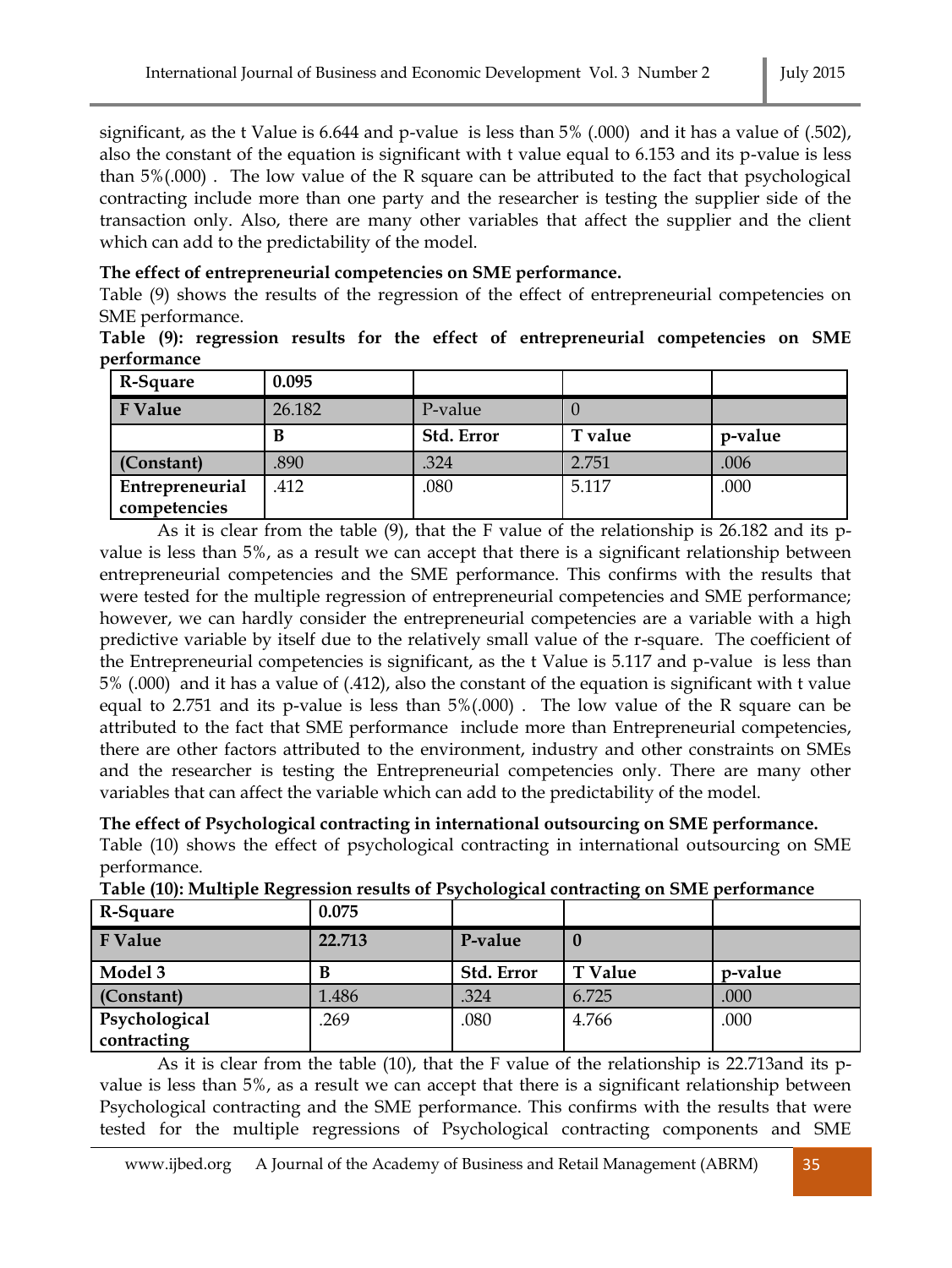performance; however, we can hardly consider the psychological contracting are a variable with a high predictive variable by itself due to the relatively small value of the r-square. The coefficient of Psychological contracting is significant, as the T value is 4.766 and p-value is less than 5% (.000) and it has a value of (.412), also the constant of the equation is significant as the T value equal to 6.725 and its p-value is less than 5%(.000) The low value of the R square can be attributed to the fact that international outsourcing relationship include more than one party both the supplier and the client side. Also, there are many other variables such as environment that can affect the SME performance which can add to the predictability of the model. As it is clear from the results of the above regressions, between entrepreneurial competencies and Psychological contracting, entrepreneurial competencies and SME performance and finally Psychological contracting and SME performance, all of such regressions shows a significant relationships due to the significance of the F value in all regressions also the significance of all coefficients, which would lead us to the conclusion that Psychological contracting is mediating the relationship between entrepreneurial competencies and SME performance.

# **The effect of psychological contracting and Entrepreneurial competencies on SME performance.**

Table (11) shows the results of the effect of psychological contracting and Entrepreneurial competencies on SME performance.

|                    |  | Table (11): regression results of psychological contracting and Entrepreneurial competencies |  |
|--------------------|--|----------------------------------------------------------------------------------------------|--|
| on SME performance |  |                                                                                              |  |

| R-Square                     | 0.142  |            |          |         |
|------------------------------|--------|------------|----------|---------|
| <b>F</b> Value               | 22.713 | P-value    | $\theta$ |         |
| Model 4                      | B      | Std. Error | T value  | p-value |
| (Constant)                   | .448   | .338       | 1.324    | .187    |
|                              |        |            |          |         |
| Psychological contracting    | .228   | .063       | 3.642    | .000    |
| Entrepreneurial competencies | .303   | .084       | 3.607    | .000    |

As it is clear from the table (11), that the F value of the relationship is 22.713and its p-value is less than 5%, as a result we can accept that there is a significant relationship between Psychological contracting , Entrepreneurial competencies the SME performance. This confirms with the results that were tested for the multiple regressions of Psychological contracting components, entrepreneurial competencies and SME performance; however, we can hardly consider the psychological contracting and entrepreneurial competencies are variables with a high predictive variable by itself due to the relatively small value of the r-square. The coefficient of Psychological contracting is significant, as the T value is 3.642 and p-value is less than 5% (.000) and it has a value of (.228), and the coefficient of Entrepreneurial competencies is significant, as the T value is 3.607 and p-value is less than 5% (.000) and it has a value of (.303), however, the constant of the equation is significant as the T value equal to 1.324 and its p-value is higher than 5% (.187) The low value of the R square can be attributed to the fact that international outsourcing relationship include more than one party both the supplier and the client side. Also, there are many other variables such as environment that can affect the SME performance which can add to the predictability of the model. As it is clear from the results of the above regressions, that after the addition of psychological contracting to the relationship between entrepreneurial competencies and SME performance, the significance of the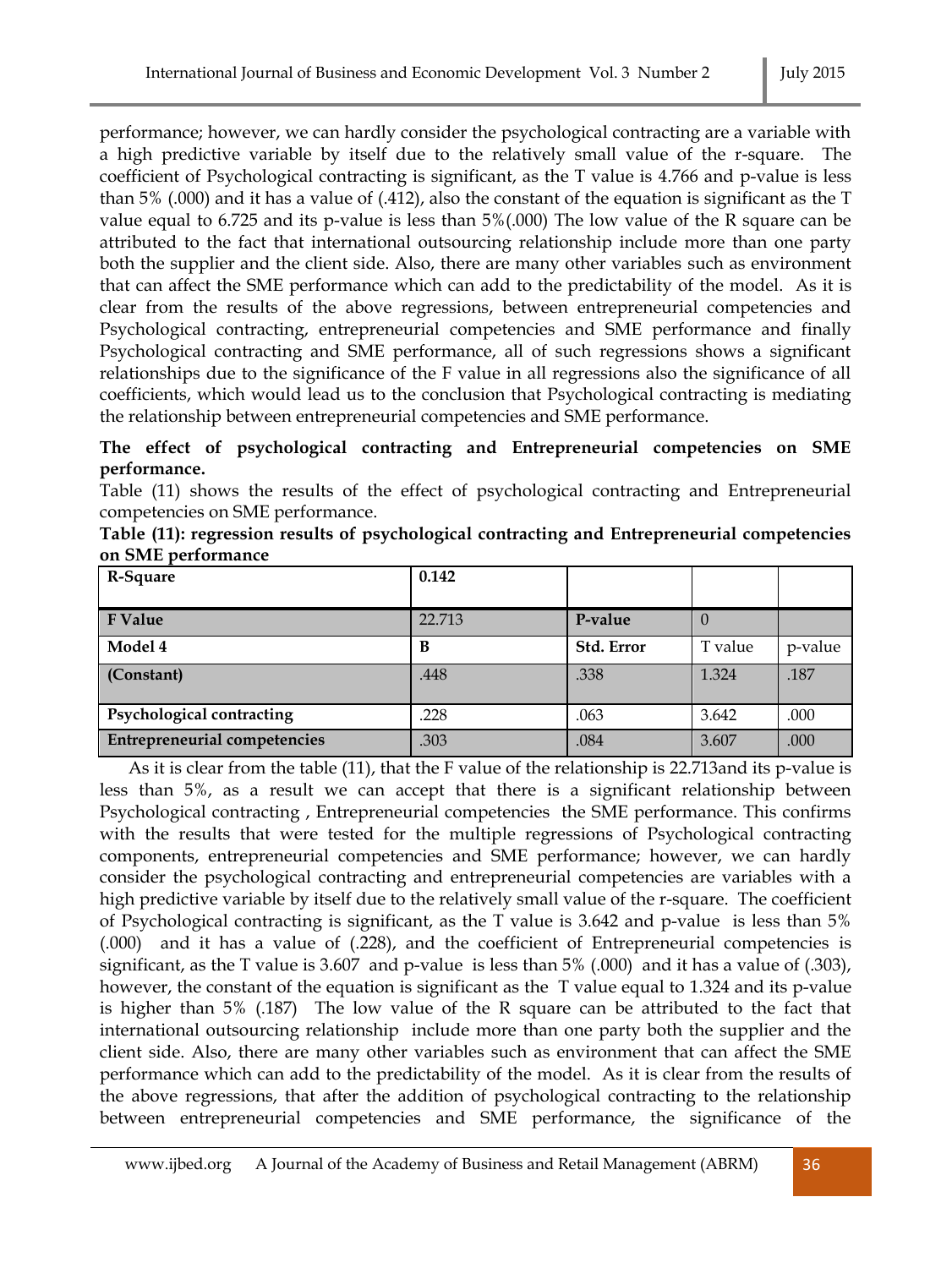entrepreneurial competencies remained after the addition of Psychological contracting which prove that Psychological contracting is having a partial mediation between entrepreneurial competencies and SME performance. The researcher deducts from that the psychological contracting is important but still it is only partially replacing the entrepreneurial competencies and still it has a significant effect on SME performance.

#### **6. Conclusion**

As of the above findings, there is a significant relationship between entrepreneurial competencies and Psychological contracting of Outsourcing. The most important of those competencies was the relationship building and the conceptual competencies for the Psychological contracting. There is a significant relationship between Psychological contracting and SME Performance. Psychological contracting acts as a mediator for the relationship between entrepreneurial competencies and SME performance.

#### **7. Research limitations and further research**

This research is conducted on two governess in Egypt, and during research, there has been a sudden shutdown in the number of companies in IT industry, which affected massively lots of the results, and led to loss of many outsourcing opportunities. In addition, many other macroenvironmental changes did occur during the field study, which can affect the relationship strength among variables. Another research, could be conducted after macroeconomic stabilization to identify the effect of such Macro-environmental factors on outsourcing relationships.

#### **8. References**

- Bolton, J.E. (1971). 'Report of the Committee of Enquiry on small firms'. *Bolton Report Cmnd*. 4811. London: HMSO.
- Watson, J. Everett, J. (1993), 'Defining Small Business Failure', *International Small Business Journal*, Vol.11, No.3, pp. 35-48.
- Hughes, Cosh, A. and Weeks M. (2000), 'The Relationship between Training and Employment, Growth in Small and Medium-sized Enterprises', *Centre for Business Research and Dept of Applied Economics*, University of Cambridge.
- Campell, K. (2003), *Smarter Ventures: a survivor's guide to venture capital through the new cycle,*  London: FT-Prentice hall.
- Mccloy, U.A., Campbell, J. P. and Cudeck, R. (1994), 'A confirmatory test of a model of Performance. Determinants', *Journal of Applied Psychology*, Vol. 79, pp. 493 – 503.
- Baum, J.R. and Locke, E.A. (2004), 'The relationship of entrepreneurial traits, skills and motivation to subsequent venture growth', *Journal of Applied Psychology*, Vol. 83, No.4, pp.587-89.
- Man T., Lau, C. and Chan, T. (2002) the competitiveness of small and medium enterprises: A conceptualization with focus on entrepreneurial competencies, *Journal of Business Venturing*, Vol. 17, and No.2. pp. 123–142
- Gottschalk, P., and Solli-Sæther, H. (2006),'Maturity model for IT outsourcing relationships', *Industrial Management & Data Systems*, Vol. 106, No.2 . pp. 200 – 212.
- Christine, K. Soon, Ang., and Detmar W, S. (2004), 'IT Outsourcing Success: A Psychological Contract Perspective Information Systems Research', *Information Systems Research*, Vol 15, No. 4, pp. 356–373.